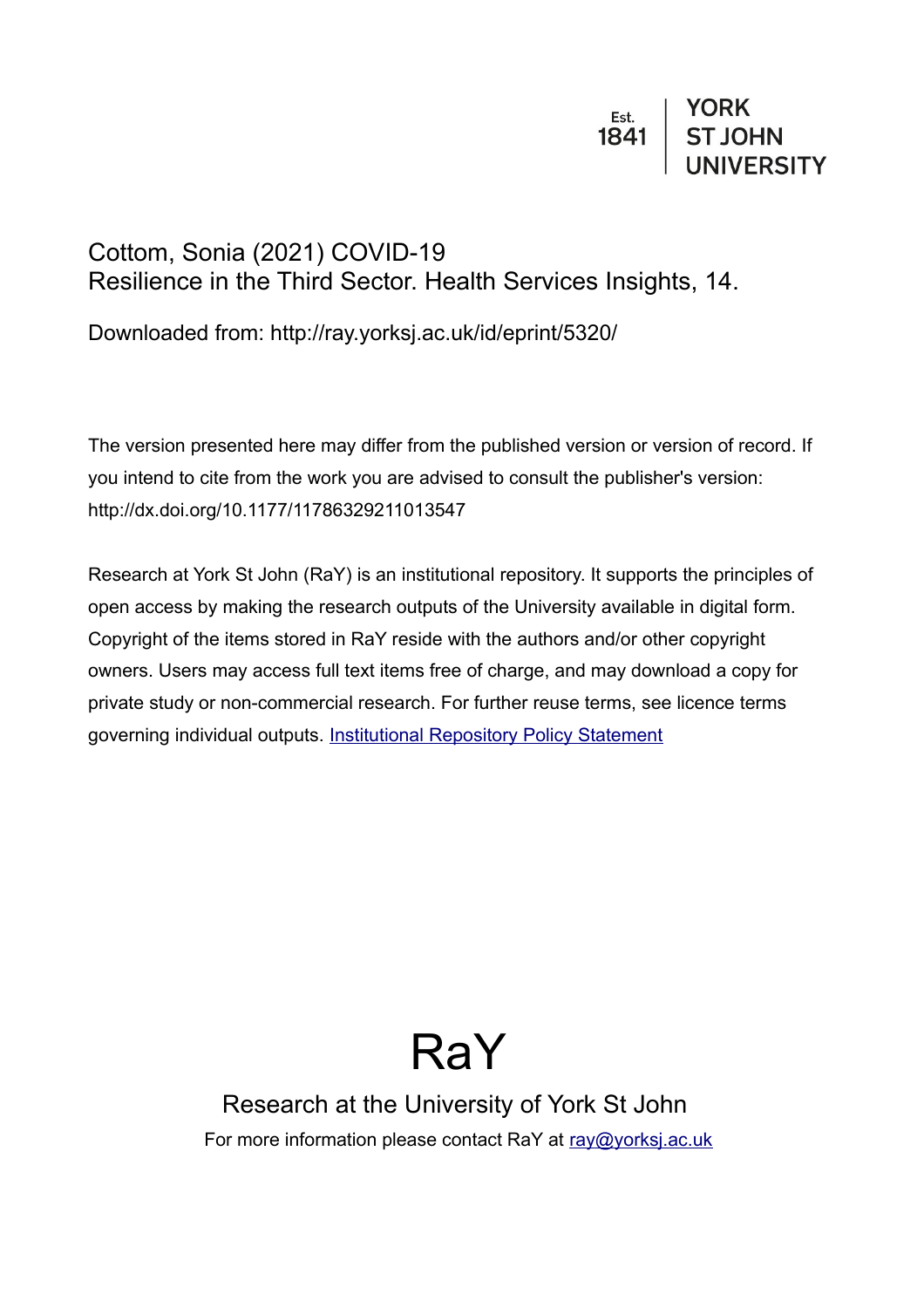# **COVID-19 Resilience in the Third Sector**

### Sonia Cottom

Pain Association Scotland, York St John University York Business School, York, UK.

https://doi.org/10.1177/11786329211013547 DOI: 10.1177/11786329211013547 Health Services Insights Volume 14: 1–4 © The Author(s) 2021

**SSAGE** 

**ABSTRACT:** Chronic pain is a major clinical challenge in Scotland and across Europe as a whole. 18% of the UK population are currently affected by severe chronic pain. This has resulted in a significant impact on people's quality of life and affects their family, relationships and carers. This article discusses how a third sector organisation – Pain Association Scotland (PAS) – has completely changed their approach to service delivery after 33years as a result of the COVID-19 pandemic as well as how they have worked with Health Boards in order to ensure a continued service which is equitable, trusted and provides continuity of service. The discussions are from the perspective of the Director, Sonia Cottom, BA (Hons) who has been with the Association for 10years and who is ultimately responsible for the operations, strategic planning and service improvement and implementation. She is also advisor to the Scottish Government on chronic pain policy, providing the evidence to underpin future strategic decision making.

**Keywords:** Chronic Pain, Self-Management, COVID-19

**RECEIVED:** February 15, 2021. **ACCEPTED:** April 6, 2021.

**Type:** A Pandemic-Led Worldwide Change in Health Service Delivery - Opinion

**Funding:** The author(s) received no financial support for the research, authorship, and/or publication of this article

**Declaration of conflicting interests:** The author(s) declared no potential conflicts of interest with respect to the research, authorship, and/or publication of this article.

**CORRESPONDING AUTHOR:** Pain Association Scotland, York St John University York Business School, Suite D, Moncrieffe Business Centre, Friarton Road, Perth PH2 8DG, UK. Email: [scottom@painassociation.com](mailto:scottom@painassociation.com)

#### **Introduction**

Chronic pain is a major clinical challenge in Scotland and across Europe as a whole. About 18% of the UK population are currently affected by severe chronic pain.1 This has resulted in a significant impact on people's quality of life and affects their family, relationships and carers.

This article discusses how a third sector organisation – Pain Association Scotland (PAS) – has completely changed their approach to service delivery after 33years as a result of the COVID-19 pandemic as well as how they have worked with Health Boards in order to ensure a continued service which is equitable, trusted and provides continuity of service. The discussions are from the perspective of the Director, Sonia Cottom, BA (Hons) who has been with the Association for 10years and who is ultimately responsible for the operations, strategic planning and service improvement and implementation. She is also advisor to the Scottish Government on chronic pain policy, providing the evidence to underpin future strategic decision making. The views formed are from the working practices, the Associations' in-house evaluation data and the wider context of chronic pain throughout Scotland.

#### **Background**

Pain Association Scotland supports people suffering with the effects of living with chronic pain as a long-term condition either in its own right or as a result of another underlying condition.

They do this by providing professional self-management training which extends to carers, family members and veterans via one-to-one sessions and also using digital technology (Attend Anywhere) for those who would otherwise be denied a service. They continue to address the non-medical and psychological issues associated with chronic pain and the nature of our interface between healthcare, family and community means

that innovating new ways of working is a significant feature of our service. With over 33 years' experience of working with this population of people, clinicians, social workers, carers, friends and employers, it has enabled the Association to pioneer and develop a highly interactive learning and support model which is adaptable to the needs in the different geographical areas we serve throughout Scotland. Chronic pain requires significant help and time in both clinical and non-clinical settings especially as patients use primary care services 5 times more than any other condition with a related cost of almost £10billion to the UK economy.2

Their self-management model is a professionally led service, developed and delivered over the years by staff who understand the issues and complex nature of living with chronic pain. It consists of a rolling programme of monthly group meetings and as well as intensive 5week courses with the aim of providing service users with valuable tools to help them lead an improved quality of life. The number of groups and courses provided within the various Scottish Health Boards is dependent on the needs of each respective Health Board of Integrated Joint Board. From this, the Associations' services are commissioned through Service Level Agreements (SLA's) with the respective Boards each year.

Chronic pain has a high impact upon, physical, psychological and family health. Significant issues include: depression, long term stress, isolation, high levels of medication, poor mobility, lack of self-esteem and fatigue.3 On average each year they provide 1166hours of face-to-face self-management training within a group setting in the community for approximately 3800 people. The service is set-up in a way that maximises access for patients who can self-refer as well as referring clinicians – the referral criteria is an important issue to consider in the context of access, because many patients are excluded from clinical pain management programmes due to a strict/

 $\bigcirc$ 

Creative Commons CC BY: This article is distributed under the terms of the Creative Commons Attribution 4.0 License (https://creativecommons.org/licenses/by/4.0/) which permits any use, reproduction and distribution of the work without further permission provided the original work is attributed as specified on the SAGE and Open Access pages (https://us.sagepub.com/en-us/nam/open-access-at-sage).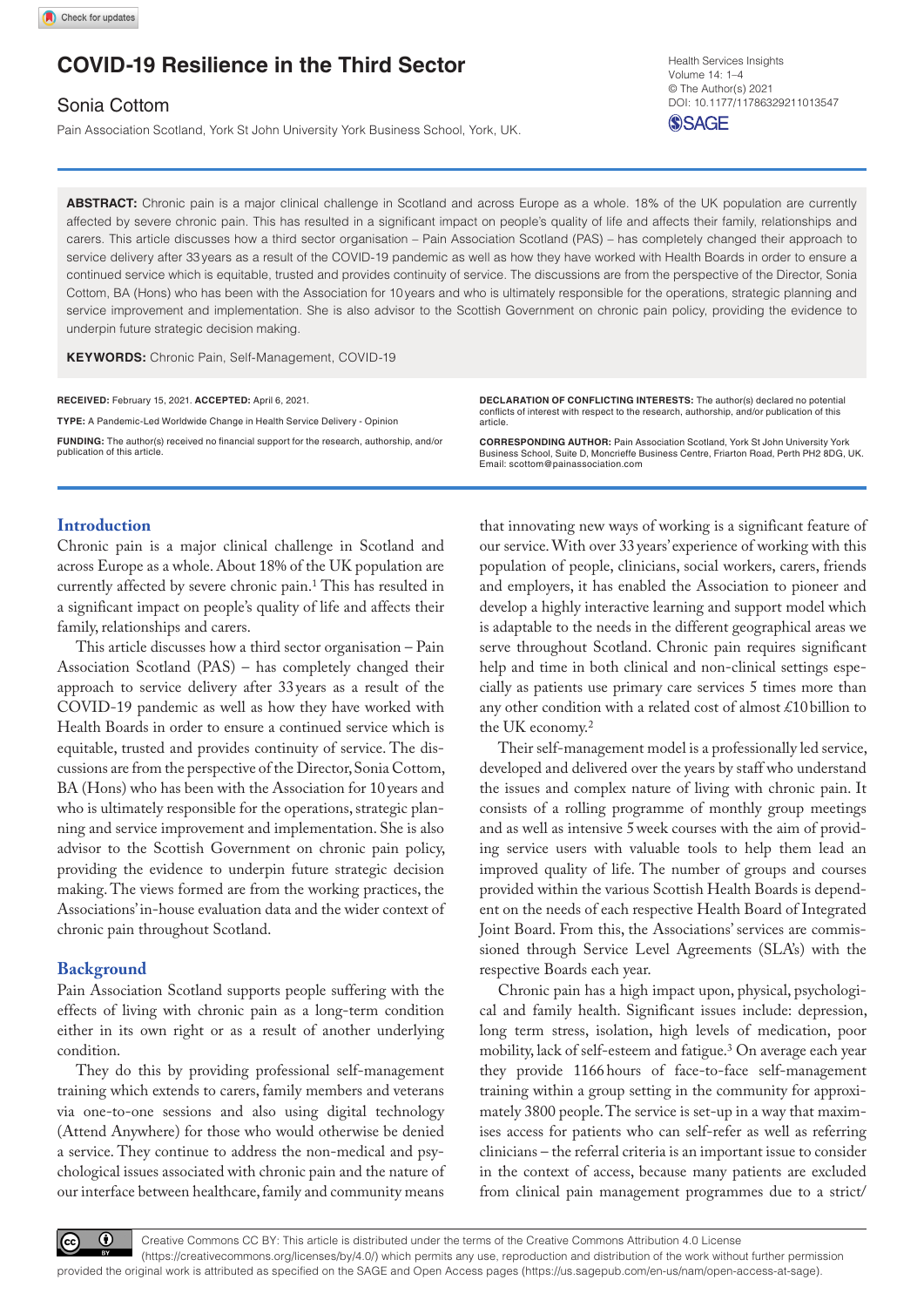rigorous screening process. In the context of clinicians referring patients directly to PAS for self-management education and training, this has usually been done at the end of a patient's journey when all medical investigations and interventions have been explore and there is basically nothing more medically that can be done for the patient. PAS for a number of years have been campaigning for people to be guided and referred for selfmanagement at the very start of their pain pathway in order that they can begin to adopt and implement a series of selfhelp strategies to help them through their medical journey.

It is during this COVID-19 crisis that there has been an increased demand for the services of PAS which very quickly had to move to on-line delivery – in Scotland chronic pain sufferers have been faced with the following scenario which naturally compounds their daily issues of heightened stress, anxiety and suffering:

- $\checkmark$  11 out of 14 Chronic Pain services have ceased all new patient activity due to staff redeployment. This means that there will be no first appointments at a chronic pain clinic for those referred so they will remain on a waiting list. Compare this to pre-pandemic when there were very few patients in any of the Health Boards waiting more than 18weeks for access to a first appointment.
- $\checkmark$  There are no virtual support groups being delivered by the NHS within the Pain Management Service.
- All procedures and interventions had ceased.
- $\checkmark$  Service provision varies greatly as a result of capacity therefore putting patients at risk of being in a postcode lottery.
- $\checkmark$  Chronic pain services are fearful once again during this second wave and second lockdown of increased demands as the situation continues and are already starting to withdraw services once again.

In response to such issues, PAS continue to work in collaboration with various NHS chronic pain services throughout Scotland. The situation needed to be mindful of for the future is the increased demand to the pain services as a result of the 2 lockdowns and naturally their limited capacity when chronic pain services do resume along with the lengthy waiting lists. PAS have therefore been working with the Scottish Government to provide an on-line tool as a replacement for a first appointment at a chronic pain clinic so at least people can have some help with their chronic pain whom would otherwise be disadvantaged and having to endure lengthy waiting lists. This pathway then has the potential to help redirect people who in reality do not actually need that first physical appointment and would hopefully therefore help reduce future waiting lists.

The COVID-19 pandemic has resulted in impairments for many as a result of delayed treatments and appointments and we have seen the result of this being a decrease in psychological wellbeing. Their work therefore forms part of the public health

approach to both prehabilitation and rehabilitation by directly addressing some key areas that help people feel safer in their life, more self-reliant, improve their locus of control and generally cope better. For many of the current service users of PAS, the COVID pandemic has been the straw that broke the camel's back and therefore people have been asking them for something quick and instant on-line to help them integrate this into their daily living. They are also aware that going forward, long COVID and the pain that can go along with this is going to be an issue for people.

Unfortunately PAS's access to the Attend Anywhere digital remote platform (used to reach those patients in NHS Western Isles and NHS Dumfries and Galloway who were unable to access the face-to-face group settings) had to be withdrawn at the start of April 2020 due to the fact that clinicians were needing this access as all their consultations were being conducted via video-conferences. This platform was sometimes used for people in the more remote and rural Highlands and Islands, for example, the Western Isles, who were unable to travel to a group session prior to COVID-19. However, they found that this platform was rarely used due to lack of sufficient internet speed. This provided PAS with an opportunity for the following:

- Switching to Zoom meant that they could enable more people to join a session as Attend Anywhere only permitted 5 people in total.
- The sessions were set up as password protected for security purposes.
- Each person who was referred to their service or who enquired was 'triaged' by the Training Officers at PAS over the phone first of all in order to help them set the scene for them and help them to manage their expectations.
- At the end of the Zoom sessions, each person was emailed supporting handouts.
- All the courses delivered in both the Western Isles and in Dumfries and Galloway (remote and rural areas) have been opened up to Island and Locality-wide respectively. This increased demand resulted in delivering 2 sessions for each and in Dumfries and Galloway, there was a session delivered solely for Healthcare Professionals in order to help them better support patients with chronic pain.

Delivering in this new way enabled PAS to identify other aspects of how to improve their service using on-line content and ensure that people had equity of service. Some of this included:

• Provided 1244hours of staff-led self-management training – an additional 78hours from the usual yearly average.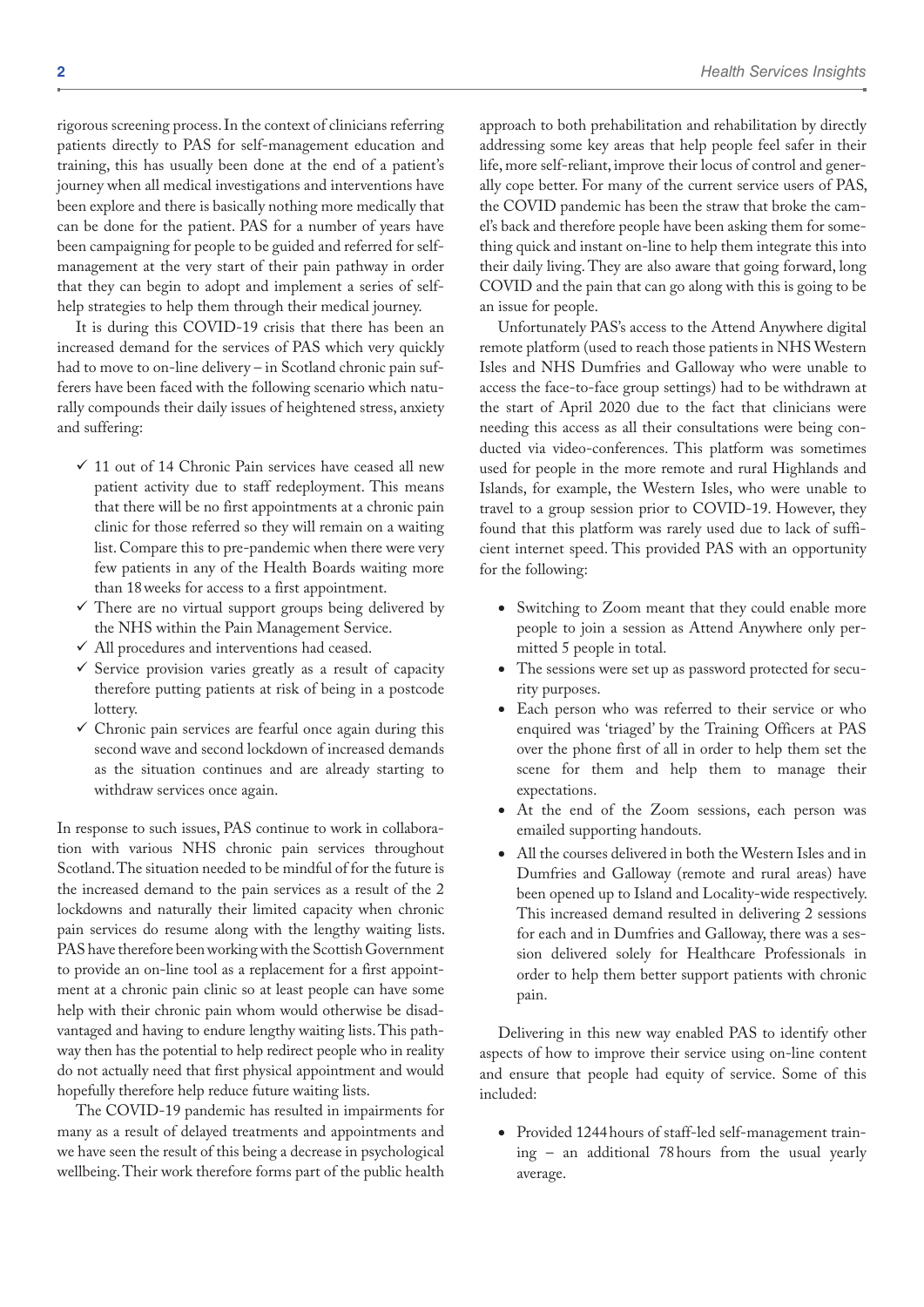- Recorded a series of 'fireside chats' with some of the service users around what self-management means to them. The difference it's made to their life and encouraging others to attend.
- Provided access to self-management courses and groups for 6851 people, almost double the amount in a usual year.
- Delivery of on-line information sessions for patients directly referred from a local GP surgery for their patients whom they would normally see on a regular basis for their chronic pain.

As a result of their additional work, the Association were asked to feed in to and be part of a number of committees and consultations, some of which included NICE/SIGN/RCGP COVID-19 rapid guideline on the 'management of the longterm effects of COVID-19', COVID-19 Remote Monitoring Service Governance Framework and the Pain Management Remote Healthcare Pathway Advisory Group. All of this additional work, commitment and participation was done using existing staff resource.

Ultimately, for any provision of service, and definitely within the healthcare sector, it is vital that both health professionals and potential funders acknowledge clear benefits of improved patient health and well-being, cost effectiveness which are overarched by the adoption of self-management strategies and model architecture. Individuals who have participated in intensive self-management programmes report increased energy, less pain, less dependence on others and improved mental health. In addition to long-term management, pain management services in the community can play an important role in screening, diagnosis, treatment, referral, education, prevention and signposting.4

In terms of evaluating the effectiveness of this change in service delivery, the Association reflected and focused on case studies and anecdotal comments as it was found attempting to do the usual series of evaluation on-line following the sessions is difficult with people either not returning their evaluations or not being able to sit with them and talk them through it if they are having difficulty. People were therefore asked to note what they have gained from attending the courses and sessions, some examples of which are:

*'Thank you so much for the handouts. It was a great meeting today I really needed it. I look forward to joining you in the Oban group. It is such a relief to know that we will still be able to attend group as I am sure I said to you the last time this group has been a lifeline for me and I feel I would really struggle without it. I am so grateful that you are allowing us the opportunity to join. I also think the friendship group is a great idea too.'*

'Thank you for the past several weeks. As a sufferer of chronic pain you have put into terms I understand, the cycle of pain, and introduced methods I can employ to break the cycle'.

'The contents have given me a lot to think about and I am so grateful for being able to be part of these sessions – they have been a lifeline'.

'Throughout the weeks, you have touched on a lot of my negative traits, which I now realise were leading to an amplification of my pain levels'.

'One of your tools, for example, employing the simple method of changing one small thing, I have used, and been able to change my preconception of how much pain I am in which is a significant step forward'.

#### **The Future, What it is Has Taught and the Challenges**

Looking at the principles and priorities of the remobilisation framework from the pandemic, the role of the third sector is clearly an important one as it creates the opportunity for NHS Boards and Integrated Joint Boards (IJB's) to integrate the contribution and utilisation of the third sector into the prioritisation of maintaining capacity for Covid-19. Working in collaboration with many of the Boards, they have clearly recognised the importance of digital support and are willing to embrace a more blended model of service delivery as an integral pathway. Within such remobilisation plans, PAS appreciate that there is a need to alleviate the backlog of referrals for pain services and after all these years, this is certainly more than ever the perfect opportunity to get self-management integrated better into Primary Care so that people are offered this as an initial first step to helping people manage their pain rather than automatically being referred to Secondary Care and enduring waiting lists. Findings from PAS show many of those who would usually be considered most distant from the digital world, are really enthusiastic to engage when they have the appropriate support, which is tailored to their needs.

On the point of future planning and referrals, it is welcomed across third sector organisations that our increased work and quickly adapted services have been recognised. However, cognisance must be taken that in order to continue to provide this increased level of support for Health and Social Care Partnerships and adapt to varying needs, sustainable funding is needed for this.

NHS Boards should not be put in the position of funding the third sector through endowment funding. Many are providing vital collaborative services, making a clear, positive effect on outcomes. It is clearly written in many agreed principles of endowment funding that such grants should not be used for substituting core provision – of which the Scottish Government has committed to in the new framework for chronic pain service delivery – and furthermore, this is not a sustainable method of funding for long-term planning.

It also follows on from the above that by supporting coproduction methodology, funding needs to be made available to third sector in order to effectively plan, deliver services and report on outcomes. Many trust funders will now not fund anything they consider to be a core statutory provision within NHS services. So one can see how third sector could potentially be disadvantaged from funding especially if engaging collaboratively with NHS Boards.